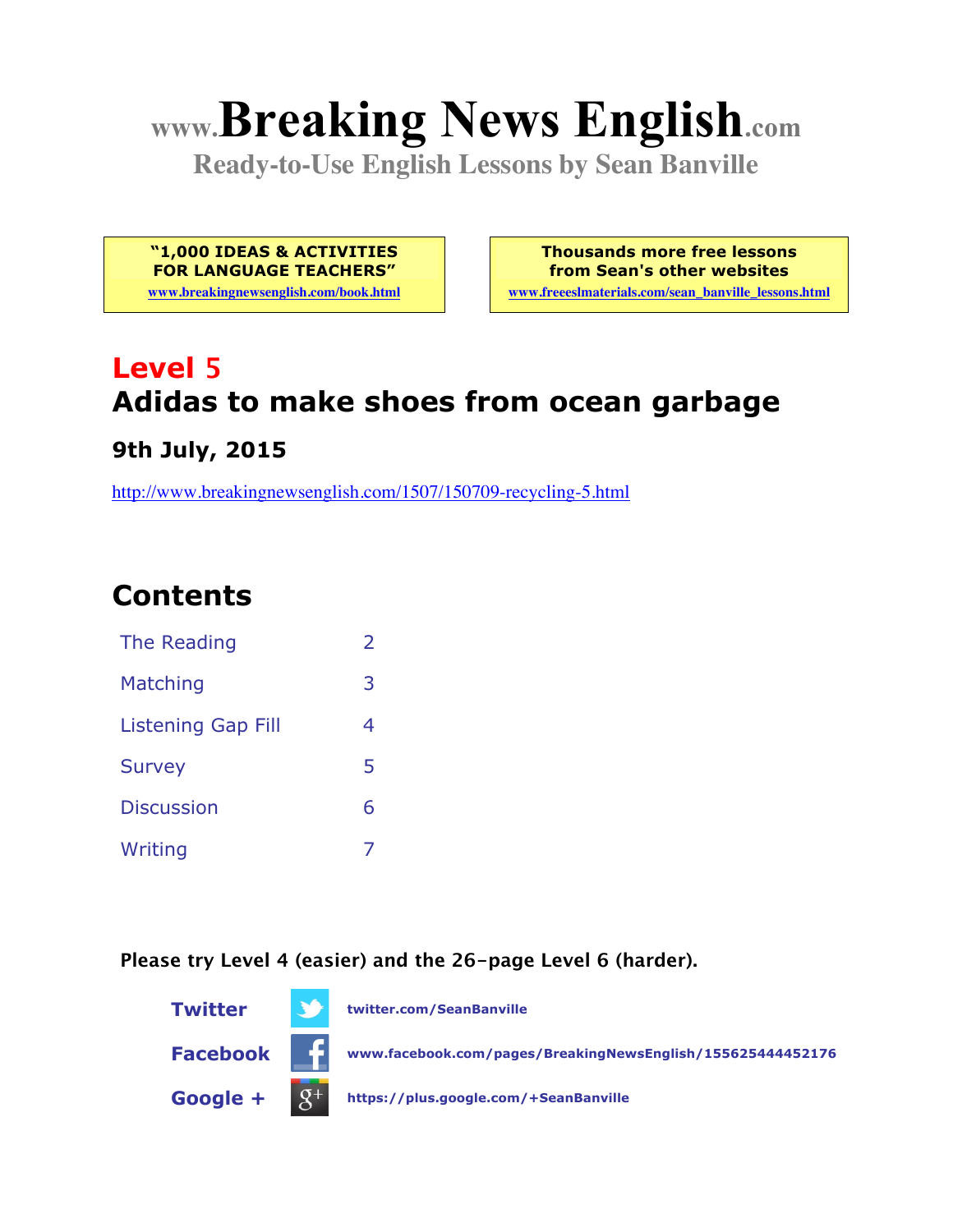### **THE READING**

From http://www.breakingnewsenglish.com/1507/150709-recycling-5.html

Adidas has made a sports shoe from ocean garbage. The trainer is part of a project to raise awareness of the big problem of ocean pollution. Adidas has joined with an organisation called Parley, which protects and preserves the Earth's oceans. Parley's founder spoke about the cooperation with Adidas. He said: "Our objective is to boost public awareness and to inspire new collaborations that can contribute to protect and preserve the oceans. We are extremely proud that Adidas is joining us in this mission…to show that it is possible to turn ocean plastic into something cool."

Garbage in the ocean is a huge problem. UNESCO estimates that there are 30,000 pieces of plastic for every square kilometre of ocean. Plastic kills over a million seabirds and 100,000 marine animals every year. Adidas used some of this plastic, as well as illegal fishing nets, to make its new trainer. Adidas says it will be releasing a new trainer made from ocean waste later this year. In another project to help the environment, the sportswear maker said it would stop handing out plastic bags in all its stores across the world. This will happen in the near future.

Sources: http://www.**cnet.com**/uk/news/from-trash-to-treasure-adidas-designs-shoes-made-of-oceangarbage/ http://www.**scienceworldreport.com**/articles/27495/20150706/recycled-ocean-waste-adidasparley-design-shoe-from-garbage.htm http://**waste360.com**/generators/adidas-creates-shoe-made-almost-entirely-out-ocean-waste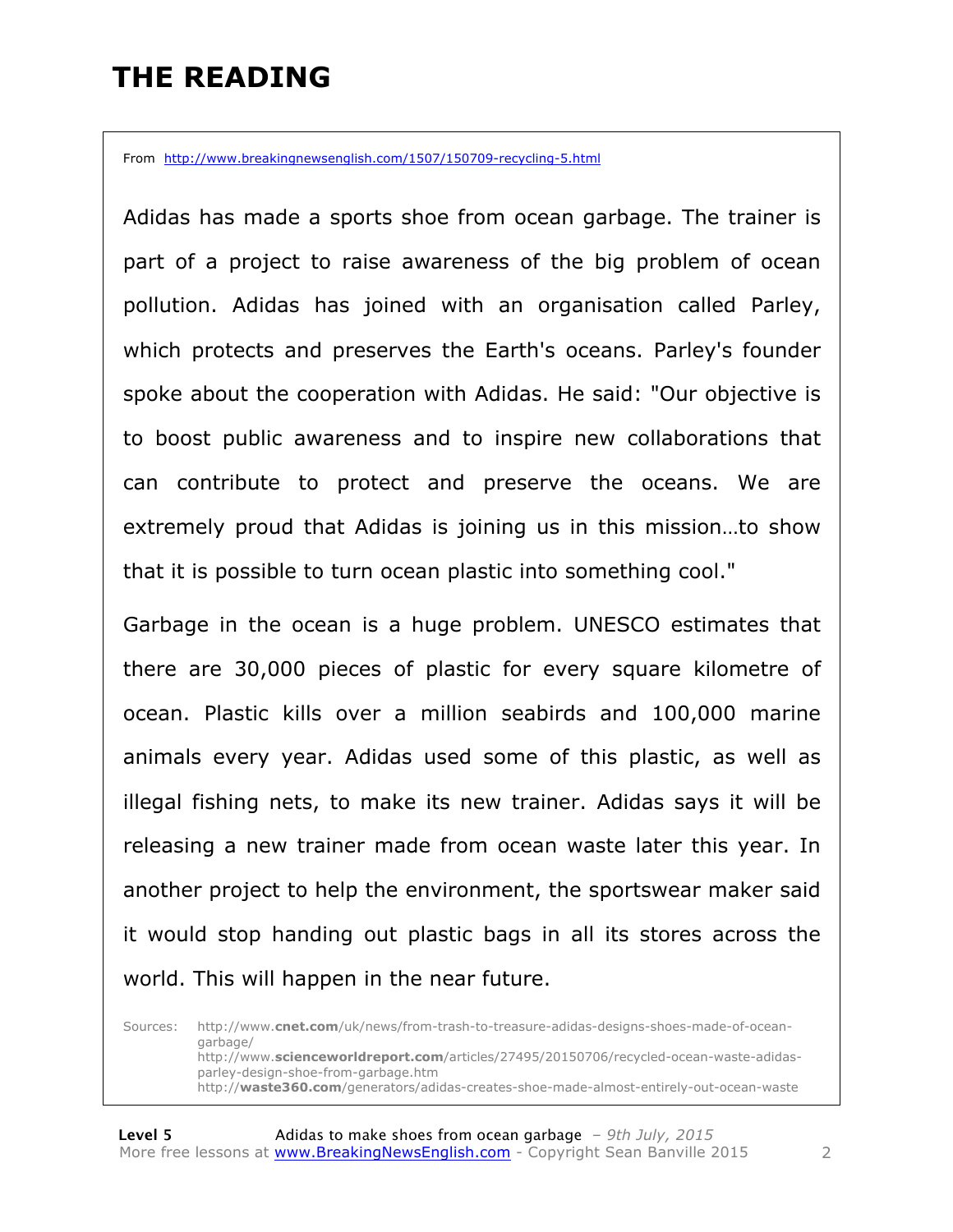# **MATCHING**

From http://www.breakingnewsenglish.com/1507/150709-recycling-5.html

#### **PARAGRAPH ONE:**

| 1. | part of a project to raise | a. | the Earth's oceans  |
|----|----------------------------|----|---------------------|
| 2  | the big problem            | b. | collaborations      |
| 3. | protects and preserves     | c. | it is possible      |
| 4. | the cooperation            | d. | awareness           |
| 5. | boost public               | e. | into something cool |
| 6. | inspire new                | f. | awareness           |
| 7. | show that                  | g. | with Adidas         |
| 8. | turn ocean plastic         | h. | of ocean pollution  |

#### **PARAGRAPH TWO:**

| 1.             | a huge                        | a. | help the environment |
|----------------|-------------------------------|----|----------------------|
| $\overline{2}$ | every square kilometre        | b. | nets                 |
| 3.             | marine                        | c. | out plastic bags     |
| 4.             | illegal fishing               | d. | problem              |
| 5.             | a new trainer made from ocean | e. | in the near future   |
| 6.             | another project to            | f. | animals              |
| 7.             | handing                       | g. | waste                |
| 8.             | This will happen              | h. | of ocean             |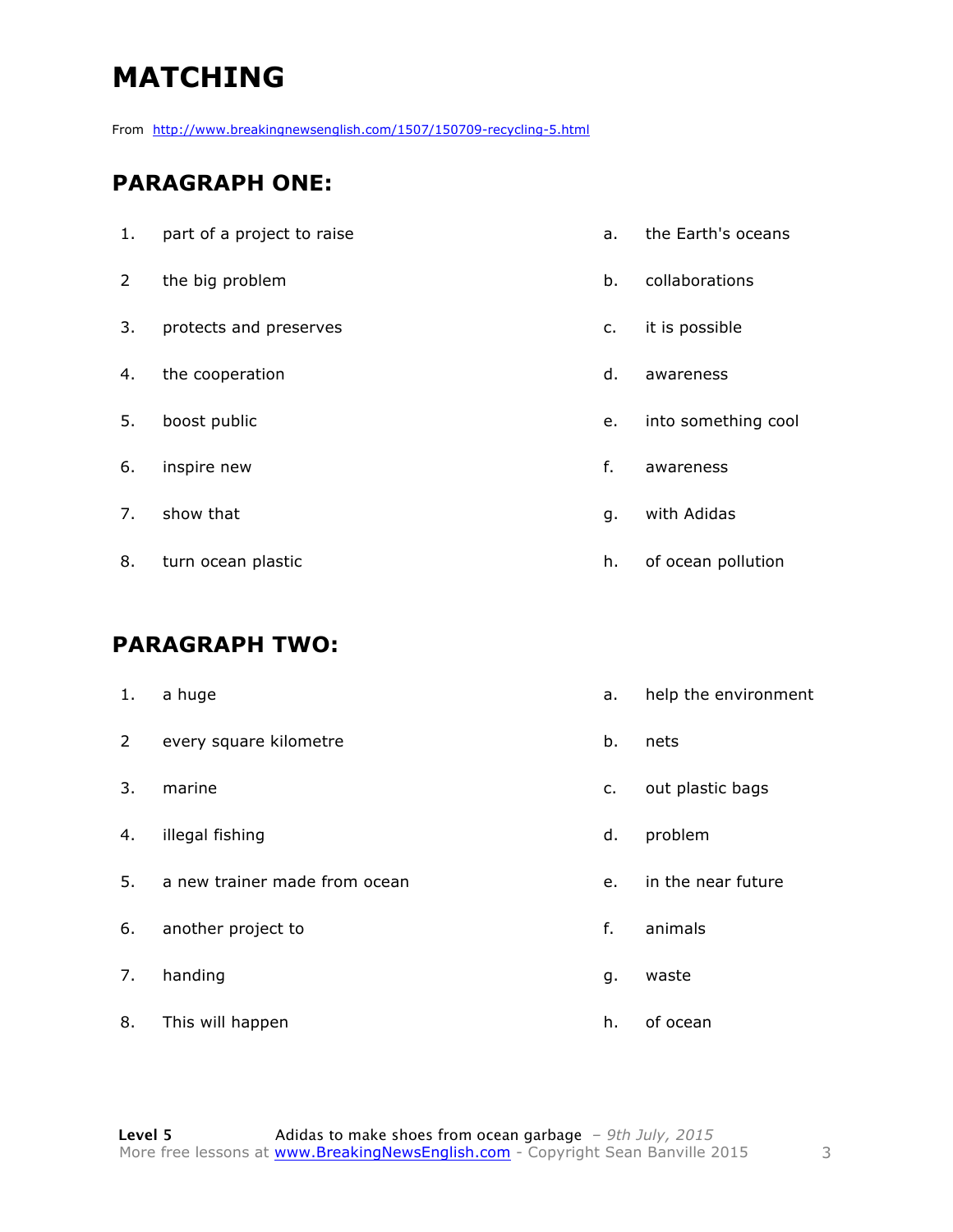## **LISTEN AND FILL IN THE GAPS**

From http://www.breakingnewsenglish.com/1507/150709-recycling-5.html

Adidas has made a sports shoe  $(1)$  \_\_\_\_\_\_\_\_\_\_\_\_\_\_\_\_\_\_\_\_\_\_. The trainer is part of a project to raise awareness of the big (2) \_\_\_\_\_\_\_\_\_\_\_\_\_\_\_\_\_\_\_\_\_\_\_\_\_\_\_\_ pollution. Adidas has joined with an organisation called Parley, which (3) The Earth's oceans. Parley's founder spoke about the cooperation with Adidas. He said: "Our  $(4)$ public awareness and to inspire new collaborations that can contribute to protect and preserve the oceans. We are (5) \_\_\_\_\_\_\_\_\_\_\_\_\_\_\_\_\_\_\_\_\_\_\_\_\_ that Adidas is joining us in this mission…to show that it is possible to turn ocean plastic  $(6)$  ." Garbage in the ocean is a huge problem. UNESCO (7) \_\_\_\_\_\_\_\_\_\_\_\_\_\_\_\_\_\_\_ are 30,000 (8) \_\_\_\_\_\_\_\_\_\_\_\_\_\_\_\_\_\_\_ for every square kilometre of ocean. Plastic kills over a million seabirds and 100,000 (9) \_\_\_\_\_\_\_\_\_\_\_\_\_\_\_\_\_\_\_ every year. Adidas used some of this plastic, as well as illegal fishing nets, to make its new trainer. Adidas says (10) \_\_\_\_\_\_\_\_\_\_\_\_\_\_\_\_\_\_\_\_\_\_\_\_\_\_ a new trainer made from ocean waste later this year. In another project to help the environment, the sportswear maker said it would (11) \_\_\_\_\_\_\_\_\_\_\_\_\_\_\_\_\_\_\_\_\_\_\_\_\_\_ bags in all its stores across the world.

This will happen (12)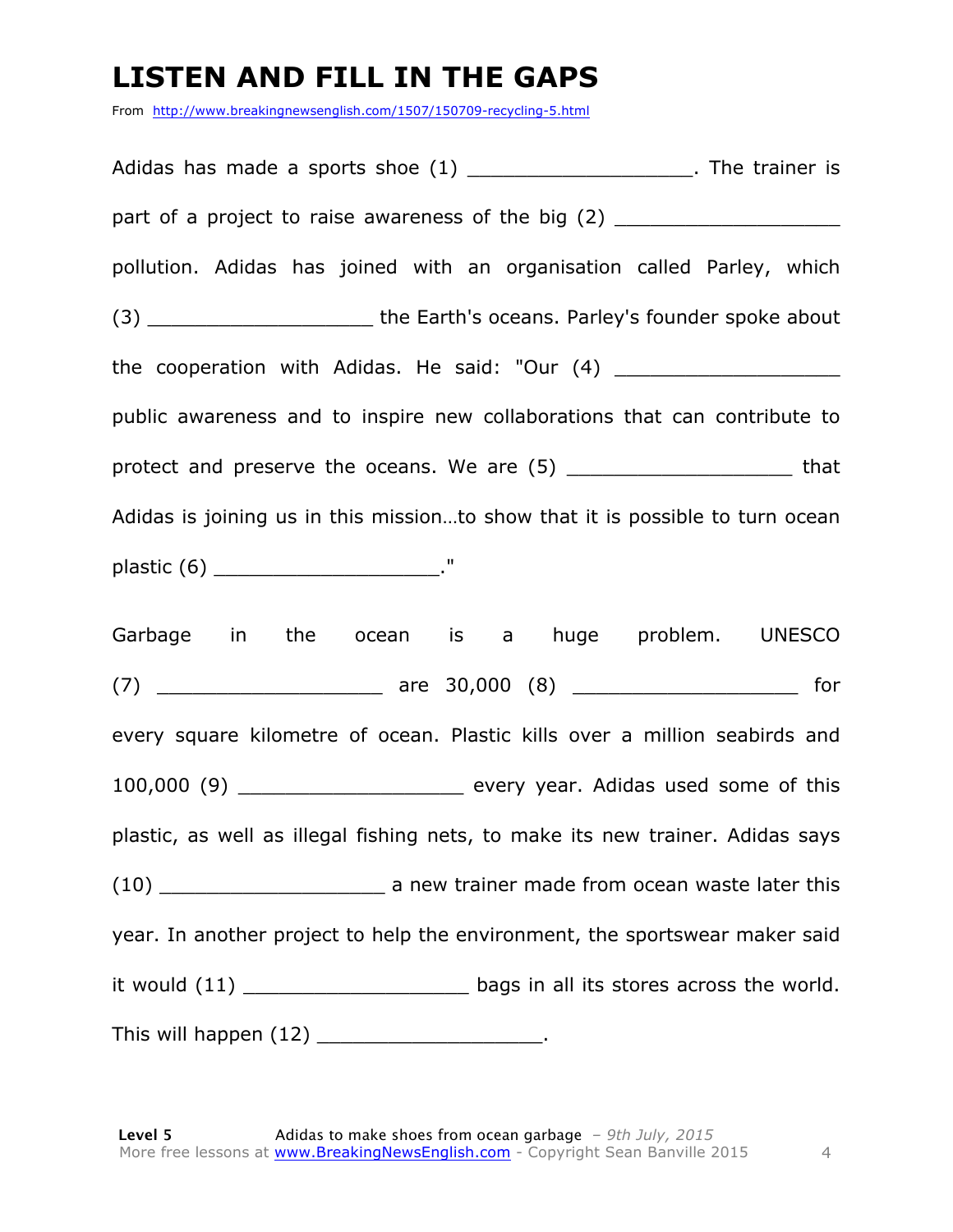# **OCEAN POLLUTION SURVEY**

From http://www.breakingnewsenglish.com/1507/150709-recycling-5.html

Write five GOOD questions about ocean pollution in the table. Do this in pairs. Each student must write the questions on his / her own paper.

When you have finished, interview other students. Write down their answers.

|      | STUDENT 1 | STUDENT 2 | STUDENT 3 |
|------|-----------|-----------|-----------|
| Q.1. |           |           |           |
| Q.2. |           |           |           |
| Q.3. |           |           |           |
| Q.4. |           |           |           |
| Q.5. |           |           |           |

- Now return to your original partner and share and talk about what you found out. Change partners often.
- Make mini-presentations to other groups on your findings.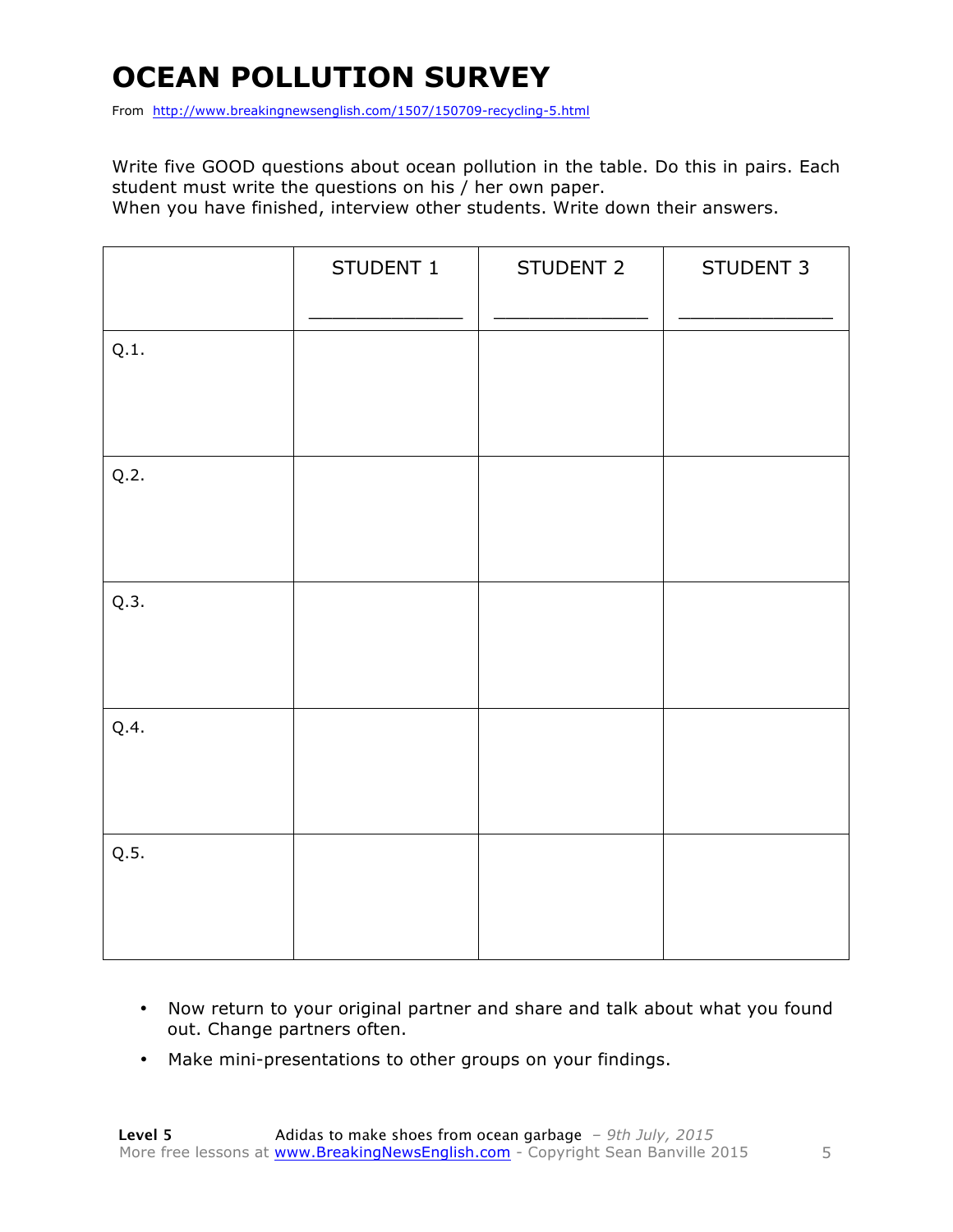# **WRITE QUESTIONS & ASK YOUR PARTNER(S)**

Student A: Do not show these to your speaking partner(s).



Adidas to make shoes from ocean garbage - 9th July, 2015 More free lessons at www.BreakingNewsEnglish.com

## **WRITE QUESTIONS & ASK YOUR PARTNER(S)**

Student B: Do not show these to your speaking partner(s).